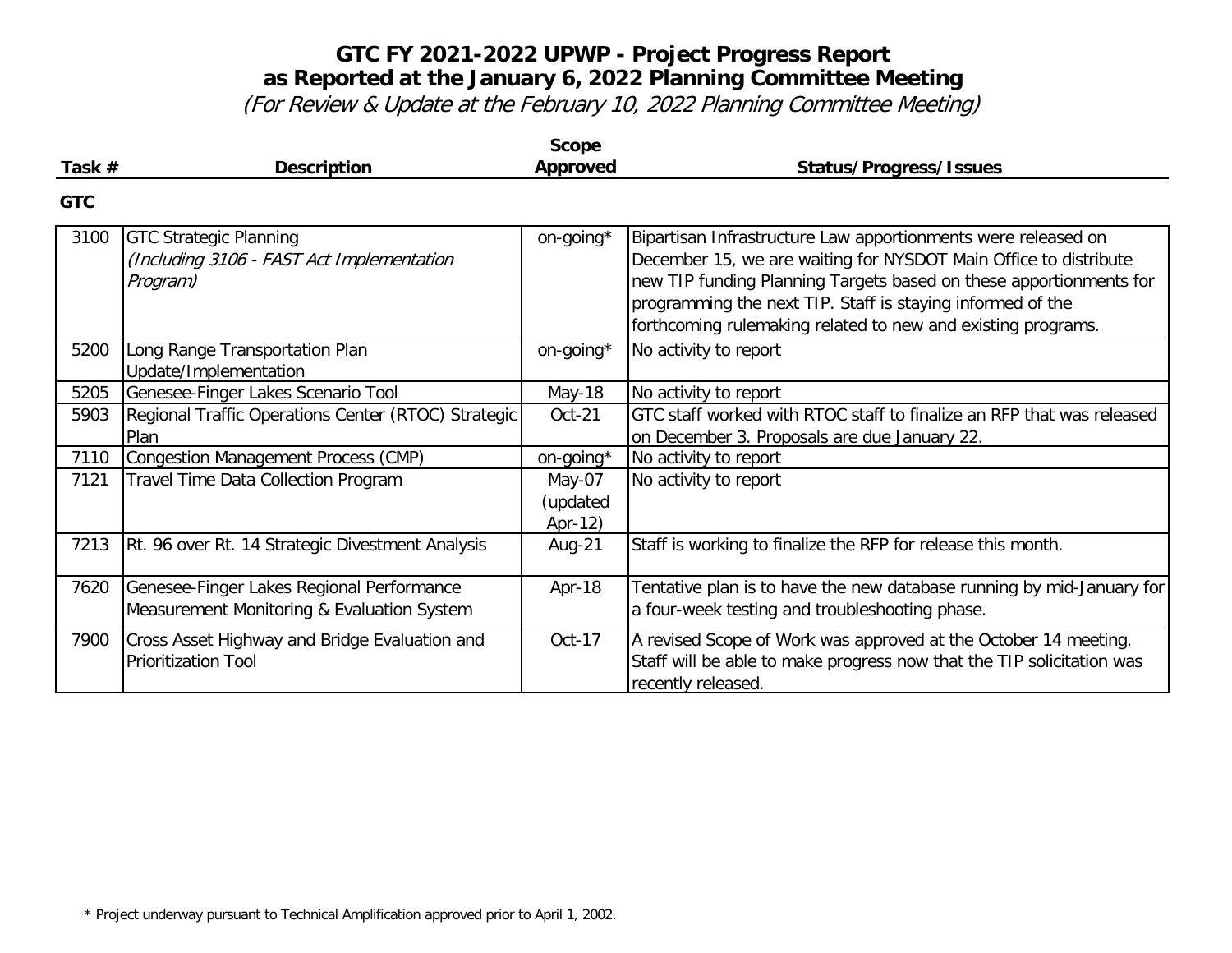(For Review & Update at the February 10, 2022 Planning Committee Meeting)

| <b>Scope</b>   |                                                                  |           |                                                                                                                                               |  |
|----------------|------------------------------------------------------------------|-----------|-----------------------------------------------------------------------------------------------------------------------------------------------|--|
| Task #         | <b>Description</b>                                               | Approved  | <b>Status/Progress/Issues</b>                                                                                                                 |  |
| <b>G/FLRPC</b> |                                                                  |           |                                                                                                                                               |  |
| 4220           | G/FLRPC Regional Land Use Monitoring                             | on-going* | Staff is finalizing the information request form for distribution this<br>month and exploring visualization packages for data presentation on |  |
| 5361           | Implementing Complete Streets in the G-FL Region:<br>A Guidebook | $May-19$  | The project is expected for close out at the next Planning Committee<br>meeting.                                                              |  |
| 8552           | Regional Fleet Electrification Study                             | $May-20$  | The Steering Committee will be convened to review the draft report.                                                                           |  |

#### **Monroe County**

| 4210 | Monroe County Land Use Monitoring (2021)                         | on-going* | Staff are currently processing the data from development proposals                                                                                                                                            |
|------|------------------------------------------------------------------|-----------|---------------------------------------------------------------------------------------------------------------------------------------------------------------------------------------------------------------|
|      |                                                                  |           | that are submitted to the County.                                                                                                                                                                             |
| 6230 | Monroe County High Accident Location Program                     | on-going* | Nine of thirty-six locations are completed for the 2021 list, include two<br>since the previous meeting. An additional six are in progress.                                                                   |
| 8768 | Monroe County Comprehensive Active<br><b>Transportation Plan</b> | Aug-21    | Consultant interviews were completed and authorization to enter into a<br>contract with the preferred consultant, Toole Design with Barton &<br>Loguidice, will be considered by the RGRTA Board in February. |

### **NYSDOT**

| 5903 | Regional Traffic Operations Center (RTOC) Strategic | Oct-21    | The RFP was released on December 3rd with proposals due by January |
|------|-----------------------------------------------------|-----------|--------------------------------------------------------------------|
|      | Plan                                                |           | 121.                                                               |
| 7952 | Ramp Reconfiguration Study                          | Aug- $20$ | The draft report was distributed to the Steering Committee on      |
|      |                                                     |           | December 22nd. Comments are due in mid-January and a close out to  |
|      |                                                     |           | the Planning Committee will follow.                                |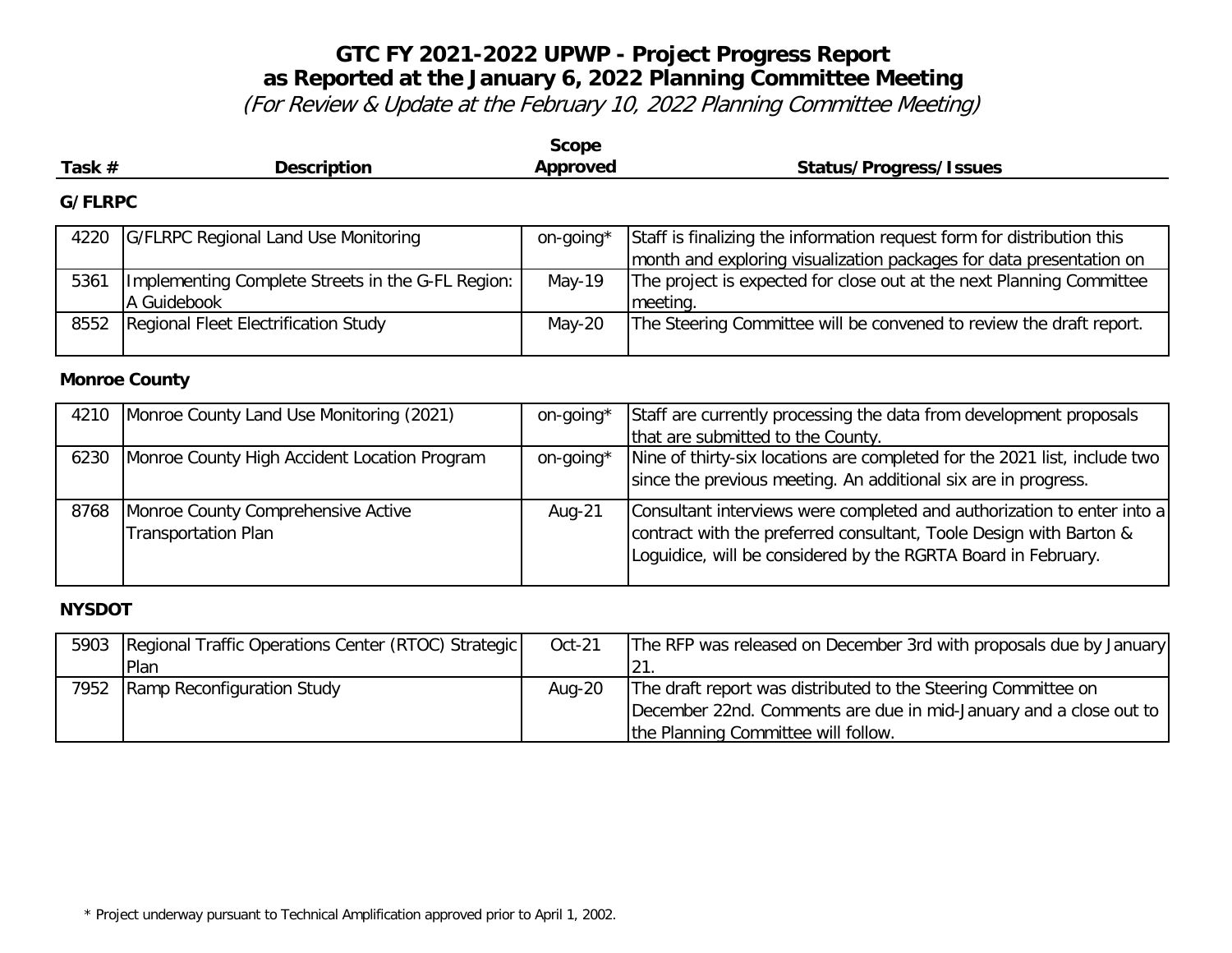| Task $#$     | <b>Description</b>                                                  | <b>Scope</b><br>Approved               | <b>Status/Progress/Issues</b>                                                                         |
|--------------|---------------------------------------------------------------------|----------------------------------------|-------------------------------------------------------------------------------------------------------|
|              | <b>Ontario County</b>                                               |                                        |                                                                                                       |
| 8622         | Ontario County Freight Rail Corridor Development<br>Plan: Area 2    |                                        | Ontario County continues to develop the Scope of Work for Planning<br>Committee consideration         |
|              | <b>City of Rochester</b>                                            |                                        |                                                                                                       |
| 6816         | West Main Street Multimodal Transportation and<br>Placemaking Study | $May-20$                               | The project was recommended for approval at the January 6th<br>meeting.                               |
| 8769         | City of Rochester Active Transportation Plan                        | $May-21$                               | The RFP was readvertised in December and proposals are due on<br>January 20th.                        |
| <b>RGRTA</b> |                                                                     |                                        |                                                                                                       |
|              | OF30 IDTC Custom Bestectum                                          | $\mathbf{A} = \mathbf{A} + \mathbf{A}$ | $\mathsf{T}$ , and the final construction of the construction of the theory beams in the $\mathsf{I}$ |

|      | 8538   RTS System Redesign               | Apr-17   | Two high-frequency routes were restored in the January route      |
|------|------------------------------------------|----------|-------------------------------------------------------------------|
|      |                                          |          | changes. This included expanded hours and coverage for on-demand  |
| 8543 | Rural Village and City Local Route Study | Aug-21   | Three proposals have been received. A contract is expected to be  |
|      |                                          |          | awarded in March.                                                 |
| 8553 | On Route Charging Feasibility Study      | $May-21$ | The kick-off meeting was held on December 16th. Data inventorying |
|      |                                          |          | and collection are underway by the project team.                  |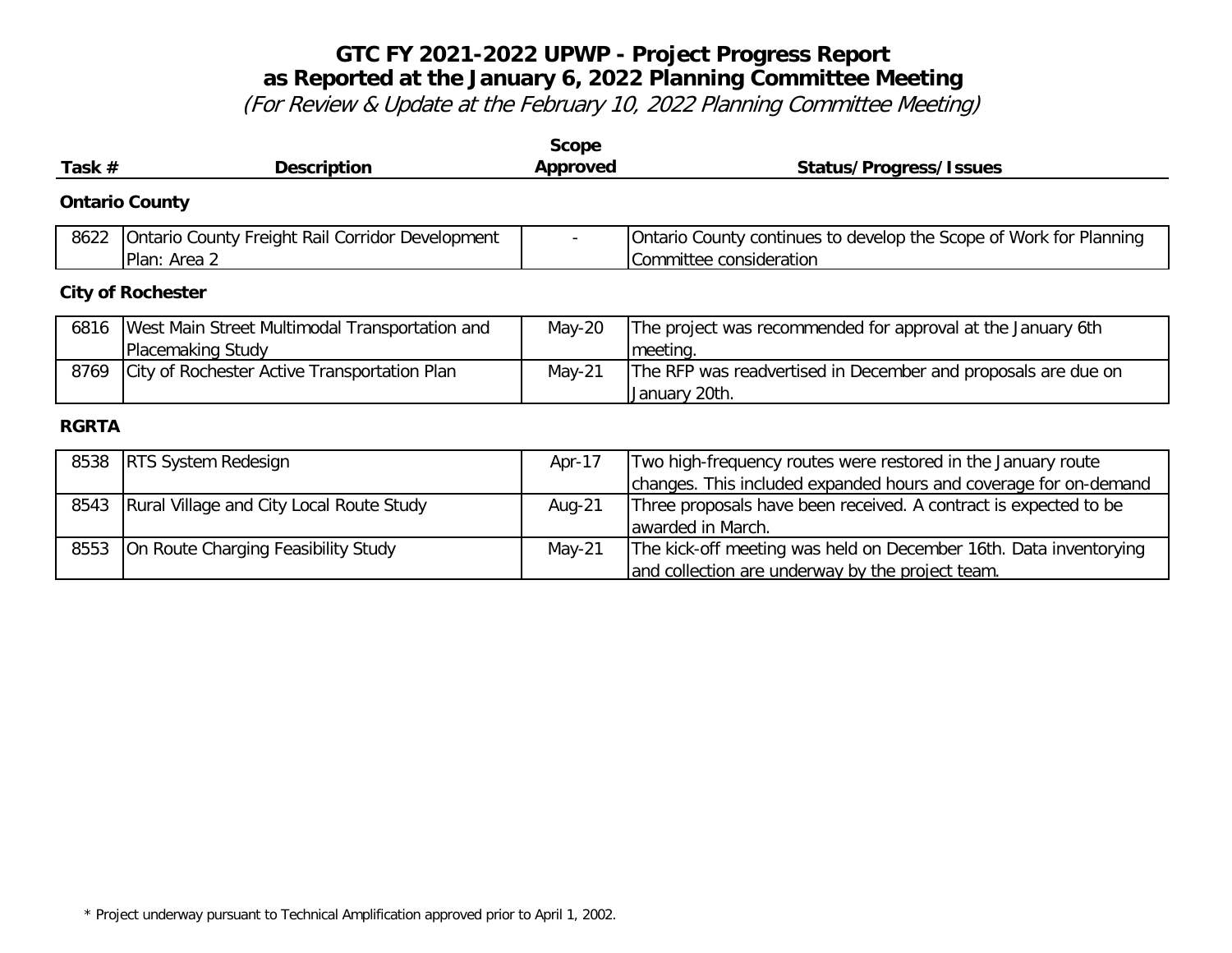| Task $#$ | <b>Description</b>                                                        | <b>Scope</b><br>Approved | <b>Status/Progress/Issues</b>                                                                                                                                                                                                                                |
|----------|---------------------------------------------------------------------------|--------------------------|--------------------------------------------------------------------------------------------------------------------------------------------------------------------------------------------------------------------------------------------------------------|
|          | <b>Other Agencies</b>                                                     |                          |                                                                                                                                                                                                                                                              |
| 6815     | Village of Waterloo Circulation, Accessibility and<br>Parking (CAP) Study | May-20                   | The project was recommended for approval at the January 6th<br>meeting.                                                                                                                                                                                      |
| 6817     | Village of Perry Transportation Safety and Access<br>Study                | May-20                   | The consultant presented to the Steering Committee on November 17<br>& 18 to accommodate scheduling conflicts. A public meeting was held<br>on December 8. The Final report is expected to be present to the<br>Steering Committee later this month.         |
| 6818     | Victor Street Connectivity and Access Plan                                | Apr-21                   | The first round of public outreach was held in conjunction with the<br>Village's Jingle Mingle holiday festival on December 4. An online<br>community service was launched in December. The next steering<br>committee meeting is expected later this month. |
| 7705     | Beh Industrial Park Traffic Optimization Study                            | May-20                   | A draft report has been developed for steering committee review and<br>comment. The second public meeting is scheduled for January 20.                                                                                                                       |
| 7706     | West Webster Hamlet Revitalization Plan                                   | Aug-21                   | Seven proposals were received. The selection commmittee is meeting<br>January 17 to identify a preferred consultant or invite several teams<br>for interviews.                                                                                               |
| 8751     | Canandaigua Waterfront Active Transportation Plan                         | May-20                   | The project was accepted by the GTC Board at its December 10<br>meeting.                                                                                                                                                                                     |